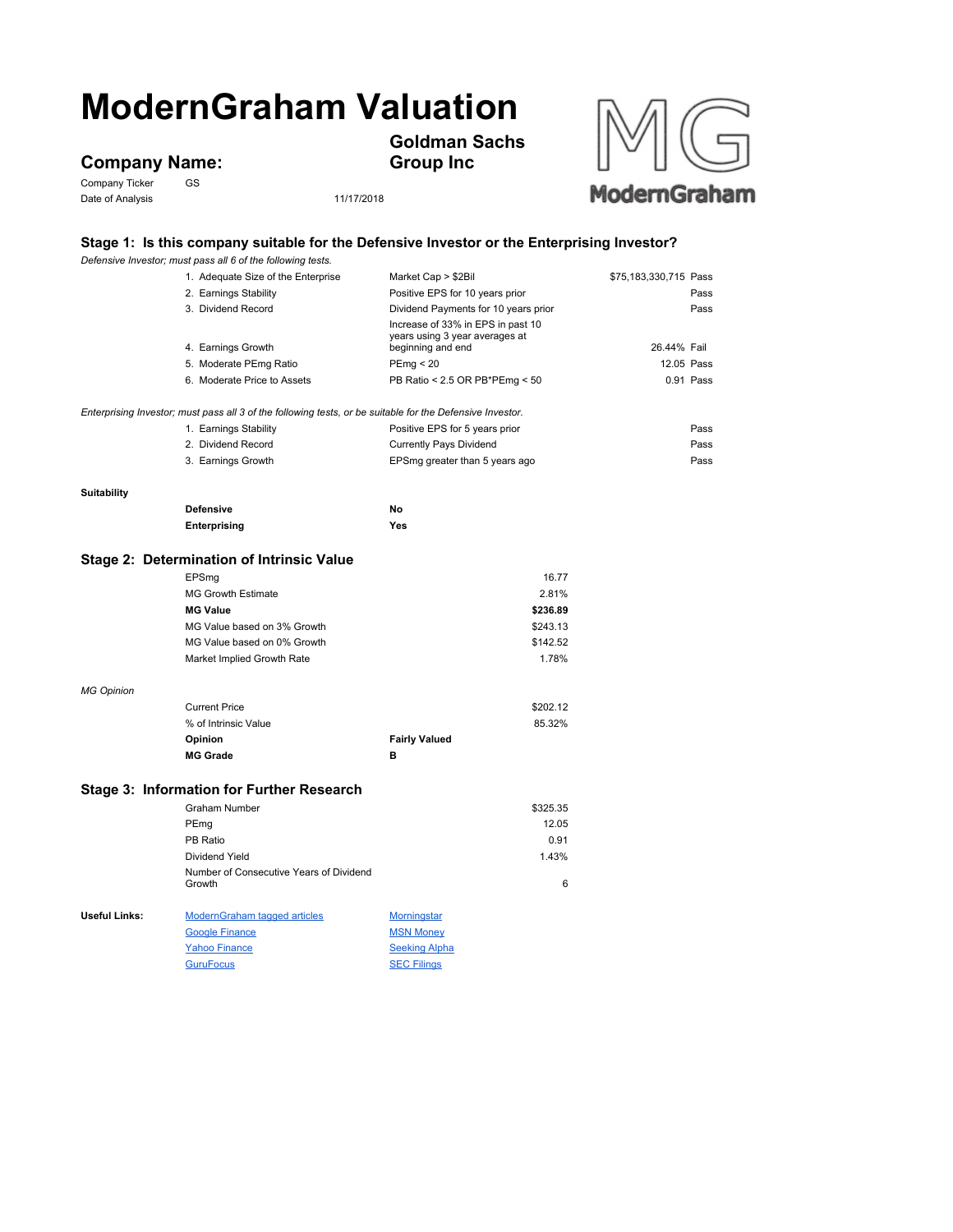| <b>EPS History</b> |         | <b>EPSmg History</b>                                |                   |
|--------------------|---------|-----------------------------------------------------|-------------------|
| Next Fiscal Year   |         |                                                     |                   |
| Estimate           |         | \$25.05 Next Fiscal Year Estimate                   | \$16.77           |
| Dec2017            | \$9.01  | Dec2017                                             | \$13.08           |
| Dec2016            | \$16.29 | Dec2016                                             | \$15.08           |
| Dec2015            | \$12.14 | Dec2015                                             | \$13.88           |
| Dec2014            | \$17.07 | Dec2014                                             | \$14.12           |
| Dec2013            | \$15.46 | Dec2013                                             | \$13.06           |
| Dec2012            | \$14.13 | Dec2012                                             | \$11.80           |
| Dec2011            | \$4.51  | Dec2011                                             | \$11.69           |
| Dec2010            | \$13.18 | Dec2010                                             | \$15.80           |
| Dec2009            | \$22.13 | Dec2009                                             | \$16.89           |
| Nov2008            | \$4.47  | Nov2008                                             | \$14.11           |
| Nov2007            | \$24.73 | Nov2007                                             | \$17.32           |
| Nov2006            | \$19.69 | Nov2006                                             | \$12.39           |
| Nov2005            | \$11.21 | Nov2005                                             | \$8.11            |
| Nov2004            | \$8.92  | Nov2004                                             | \$6.31            |
| Nov2003            | \$5.87  | Nov2003                                             | \$5.05            |
| Nov2002            | \$4.03  | Nov2002                                             | \$4.42            |
| Nov2001            |         | \$4.26 Balance Sheet Information                    | 9/1/2018          |
| Nov2000            |         | Long-Term Debt & Capital Lease<br>\$6.00 Obligation | \$255,886,000,000 |
| Nov1999            |         | \$5.57 Total Assets                                 | \$957,190,000,000 |
| Dec1998            |         | \$0.00 Intangible Assets                            | \$4,101,000,000   |
|                    |         | <b>Total Liabilities</b>                            | \$870,428,000,000 |
|                    |         | Shares Outstanding (Diluted Average)                | 390,500,000       |